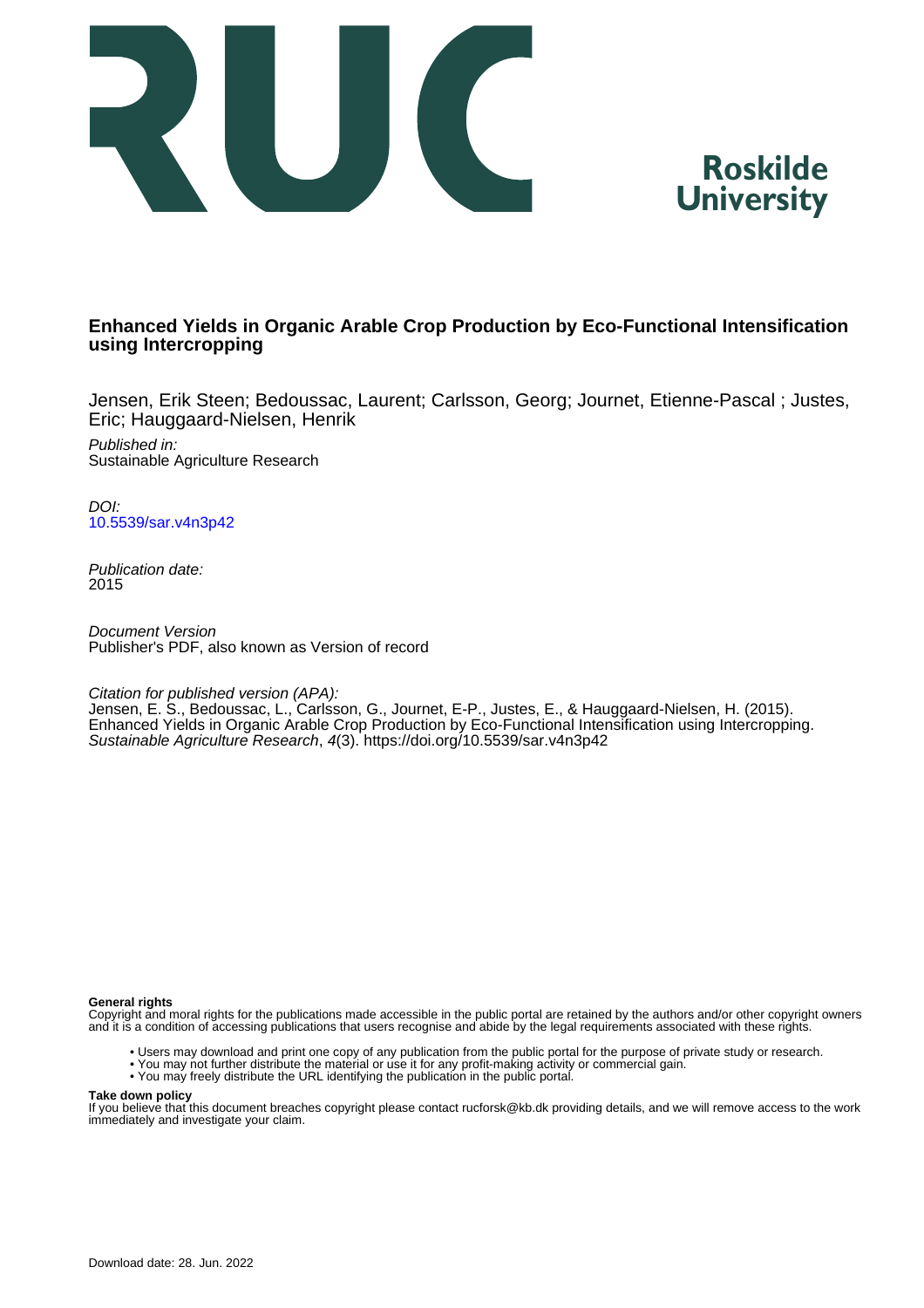# Enhancing Yields in Organic Crop Production by Eco-Functional Intensification

Erik Steen Jensen<sup>1</sup>, Laurent Bedoussac<sup>2,4</sup>, Georg Carlsson<sup>1</sup>, Etienne-Pascal Journet<sup>3,4</sup>, Eric Justes<sup>4</sup>  $&$  Henrik Hauggaard-Nielsen<sup>5</sup>

<sup>1</sup> Department of Biosystems and Technology, Swedish University of Agricultural Sciences, Alnarp, Sweden

<sup>2</sup> ENFA, Castanet-Tolosan, France

<sup>3</sup> CNRS, UMR 2594 LIPM, Castanet-Tolosan, France

4 INRA, UMR 1248 AGIR, Castanet-Tolosan, France

<sup>5</sup> Department of Environmental, Social and Spatial Change, Roskilde University, Roskilde, Denmark

Correspondence: Erik Steen Jensen, Department of Biosystems and Technology, Swedish University of Agricultural Sciences, Box 103, SE-230 53 Alnarp, Sweden. E-mail: erik.steen.jensen@slu.se

Received: January 23, 2015 Accepted: March 22, 2015 Online Published: June 20, 2015 doi:10.5539/sar.v4n3p42 URL: http://dx.doi.org/10.5539/sar.v4n3p42

### **Abstract**

Organic agriculture faces challenges to enhance food production per unit area and simultaneously reduce the environmental and climate impacts, e.g. nitrate leaching per unit area and greenhouse gas (GHG) emissions per unit mass produced. Eco-functional intensification is suggested as a means to reach these objectives. Eco-functional intensification involves activating more knowledge and refocusing the importance of ecosystem services in agriculture. Organic farmers manage agrobiodiversity by crop rotation (diversification in time). However, sole cropping (SC) of genetically identical plants in organic agriculture may limit resource use efficiency and yield per unit area. Intercropping (IC) of annual grain species, cultivar mixes, perennial grains, or forage species and forestry and annual crops (agroforestry) are examples of spatial crop diversification. Intercropping is based on eco-functional intensification and may enhance production by complementarity in resource use in time and space. Intercropping is based on the ecological principles of competition, facilitation and complementarity, which often increases the efficiency in acquisition and use of resources such as light, water and nutrients compared to sole crops, especially in low-input systems. Here we show that IC of cereals and grain legumes in European arable organic farming systems is an efficient tool for enhancing total grain yields compared to their respective sole crops. Simultaneously, we display how intercropping of cereals and legumes can be used as an efficient tool for weed management and to enhance product quality (i.e. cereal grain protein concentration). We discuss how intercropping contributes to efficient use of soil N sources and minimizes losses of N by nitrate leaching via *Ecological Precision Farming*. It is concluded that intercropping has a strong potential to increase yield and hereby reduce global climate impacts such as GHG kg<sup>-1</sup> grain. Finally, we discuss likely barriers and lock-in effects for increased use of intercropping in organic farming and suggest a roadmap for innovation and implementation of IC strategies in organic agriculture.

**Keywords:** crop diversification, grain legumes, cereals, intercropping, ecological precision farming

## **1. Introduction**

Organic agriculture is based on a set of principles one of these being the principle of ecology. This principle states that organic agriculture should be based on ecological processes, cycles and systems. To a large extent this is achieved by promoting ecosystem services such as biological nitrogen fixation, soil carbon sequestration, nutrient circulation, pollination and biological pest control. However, this often results in a certain trade-off between the high yield of commodities versus the lower environmental impact and maintenance of natural capital (e.g. biodiversity, soil organic matter) for ecosystem services delivery, also in a longer term perspective. Crop yields only represent one dimension in the range of ecological, social and economic services delivered by farming systems. Simple yield comparisons between organic and conventional systems, without considering externalities, product quality and net margins, are thus inappropriate. However, global food production must increase while considering new ways of better distribution, the global diet, planetary boundaries and ability of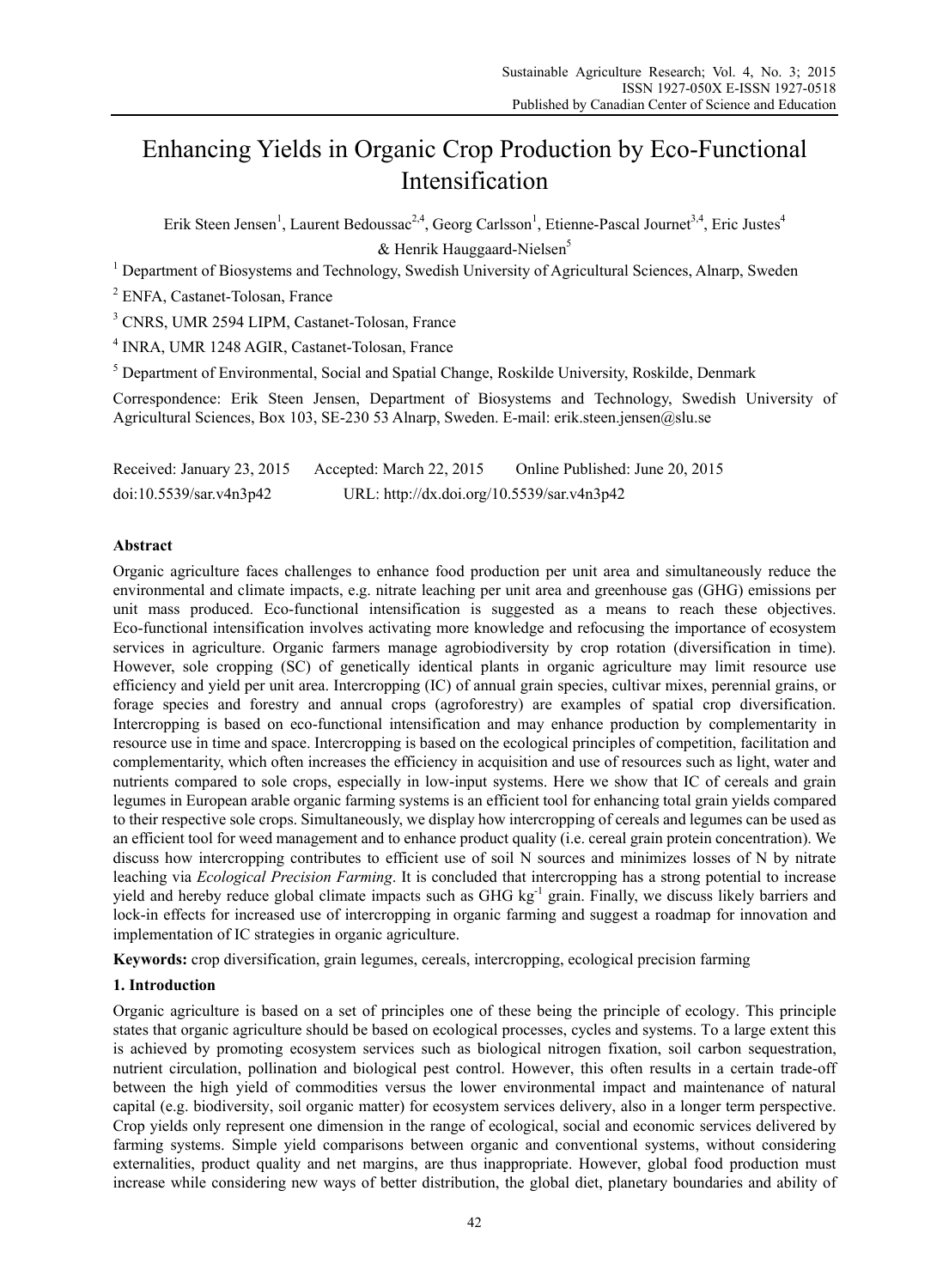agricultural systems to supply ecosystem services in the long term (McIntyre, Herren, Wakhungu & Watson, 2009; Rockström et al., 2009; Foley et al., 2011). The key argument is to ensure future food security and sovereignty and in this context organic agriculture is a system that has much to offer.

Recent meta-analyses have revealed that the "yield gap" of organic agriculture to conventional agriculture is 19-25% (Seufert, Ramankutty, & Foley, 2012; Ponisio et al., 2015). However, yield differences are highly contextual, depending on cropping system and site characteristics, and range from 5% lower yields in organic agriculture (rain-fed legumes and perennials) to 34% lower yields (Seufert et al., 2012). With good management practices, particular crop types such as legumes, fruits and perennials can result in organic yields comparable to conventional yields. Ponisio et al. (2015) indicate that the 19% "gap" may be an overestimate. However, more research and innovations are needed to increase yields in organic agriculture, both in developed and developing countries to safeguard food security and ensure low levels of global environmental impacts, such as GHG emissions (Knudsen, Halberg, Hermansen, Andreasen, & Williams, 2010). Furthermore, while decision makers and public institutions affecting the future of organic agriculture often base their decisions on simple yield comparisons and environmental impact assessments relative to conventional systems, holistic and multi-criteria systems analyses will be required to guide organic agriculture as well as conventional agriculture towards improved sustainability.

Niggli, Slabe, Schmid, Halberg, and Schluter (2008) introduced the principle of eco-functional intensification of agriculture. According to the definition by the International Federation of Organic Agriculture Movements organic agriculture relies on ecological processes, agrobiodiversity, cycles adapted to local conditions, and agro-ecological approaches. Eco-functional intensification in organic agriculture means intensifying the beneficial effects of ecosystem services, including soil fertility and biodiversity, and using the biological elements of the ecosystems in a structured, organized and more efficient way. Therefore, eco-functional intensification with improved nutrient cycling techniques and agroecological methods for enhancing diversity and health of soils, crops and live-stock is a priority in organic agriculture. In addition, eco-functional intensification is based on the knowledge of stakeholders; it relies on powerful information and decision-making tools and the cooperation and synergy between different components of agriculture and food systems (Niggli et al., 2008). Subsequently, the Royal Society (2009) in their report "Reaping the Benefits" awakened the principle of "sustainable intensification" (from Pretty, 1997), which they define as agriculture where yields are increased without adverse environmental impact and without the cultivation of more land. Later, Bommarco, Kleijn and Potts (2013) developed the principle of "ecological intensification" into entailing the environmentally friendly replacement of anthropogenic inputs and/or enhancement of crop productivity, by including regulating and supporting ecosystem services management in agricultural practices, which do not differ from the principles of eco-functional intensification.

Planned functional agrobiodiversity in time and space of cropping systems are fundamental to agroecological and organic production systems (Altieri, 1995; Vandermeer, van Noordwijk, Anderson, Ong & Perfecto, 1998). Agrobiodiversity is achieved through crop rotations, which include the use of cover crops, to reduce weeds, pests and soil-borne diseases, enhance nutrient use efficiency and improve soil quality (Karlen, Varvel, Bullock and Cruse, 1994). Agrobiodiversity in space may be implemented by annual or perennial grass-legumes mixtures, within species varietal mixtures, annual or perennial grain intercrops, agroforestry and field spatial design. Even though intercropping offers many significant advances and was common before "fossilization" of agriculture, it may appear as if organic agriculture did not strongly enough consider the possibility of redesigning systems to include more intercrops, but rather adapted the SC principle from conventional agriculture. An important question could be raised whether organic agriculture while expanding the cropping area forgot to re-designing the agroecosystem for planned spatial crop diversity as an important management tool? The aim of this review is to analyse the potential of crop diversification in space, exemplified by intercropping cereal and grain legumes, as a means of eco-functional intensification, which can contribute to enhancing crop yields in organic agriculture potentially without enhanced negative environmental impact.

#### **2. Intercropping – the Intentional Use of Functional Agrobiodiversity**

It has been demonstrated that intercropping (IC), the growing two or more crop species on the same piece of land at least during part of their development (Willey, 1979; Figure 1) significantly improves the use of plant growth resources, frequently reduces pests, diseases and weeds, enhances the yield per unit area over SCs and the yield stability over years, makes the crop more resilient to stress and improves the quality of the grain in conventional and organic agriculture (Willey, 1979; Vandermeer, 1989; Jensen, 1996a; Hauggaard-Nielsen, Jørnsgaard, Kinane, & Jensen, 2008, Bedoussac & Justes, 2010).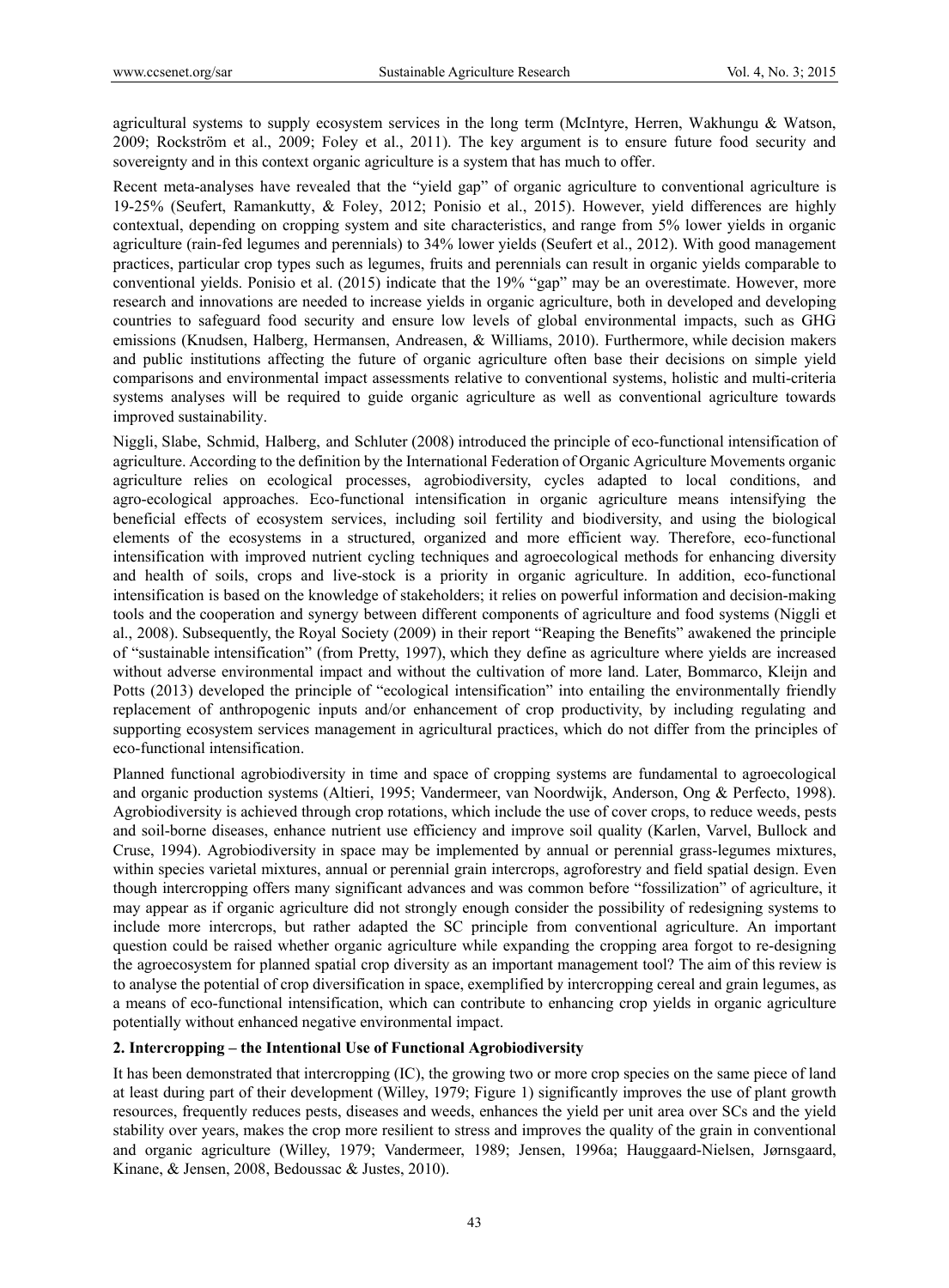Intercropping is based on the intentional use of functional agrobiodiversity to maintain and intensify the use of associated ecosystem services, such as soil fertility, control of pests and diseases, pollination and improvement in nutrient use and water use across both spatial and temporal scales due to species complementarity (Jackson, Pascual, & Hodgkin, 2007; Kremen, Iles, & Bacon, 2012; Costanzo & Barberi, 2014). Besides functional agrobiodiversity, intercropping is based on the ecological principles of competition, complementarity and facilitation. If interspecific competition for growth factors is lower than intraspecific competition, species share only part of the same niche and reduced competition or the competitive production principle is in action (Vandermeer, 1989). This principle says that two different species occupying the same space (based on the soil surface) will use all of the necessary resources more efficiently than a single species occupying that same space, e.g. via a better use of the whole soil volume and various nutrient biogeochemical niches (Vandermeer, 2011). In the case of high input cropping systems, including use of mineral fertilizers, pesticides, irrigation, and mechanization, resource complementarity is less likely to occur, due to the high availability of growth resources. However, in such cases, intercropping may deliver other services such as regulating weeds and improving the product quality. In organic agriculture which often may have greater environmental variability than in intensive conventional agriculture, yield advantages through the competitive production principle often occur (Vandermeer, 2011). Crop species may complement one another in both time and space when species differences give rise to a better overall use of resources in intercrops than in the separate sole crops. Facilitation describes species interactions that benefit at least one of the participants and cause harm to neither. This process may occur when plants ameliorate the environment of their neighbors and increase their growth and survival, as an example one species may solubilize soil P which otherwise would be unavailable to the other companion species in the intercrop stand (Zhang & Li, 2003; Hinsinger et al., 2011).



Figure 1. Intercrop of fababean and wheat in Swedish in organic agriculture (Photo: ES Jensen)

#### **3. Intercropping – the Case of Cereals and Grain Legumes in Organic Agriculture**

Research on IC in organic agriculture has increased during the recent decade, especially in France, Denmark and Sweden. A study was undertaken to integrate and analyse a comprehensive amount of data (Bedoussac et al., 2014; Bedoussac et al., 2015) from 22 IC experiments at 13 sites in Toulouse and Angers (France) and near Copenhagen (Denmark) during 2001-2010 with two grain legumes (fababean, *Vicia faba* L. and pea, *Pisum sativum* L.) and three cereals (durum wheat, *Triticum durum* L.; soft wheat, *Triticum aestivum* L. and spring barley, *Hordeum vulgare* L.).

In 91% of the experiments, total grain yields of cereal and grain legume intercrop were greater than the mean SC yield, with mean intercrop yields being 3.3 Mg ha<sup>-1</sup> compared to mean SC yield being 2.7 Mg ha<sup>-1</sup> (Figure 2a). At an average sole crop yield of ca. 3 Mg ha<sup>-1</sup> the yield advantage of the intercrop is up to  $66%$  (Bedoussac et al., 2014). Similarly, total intercropping yields were greater than SC cereal yields (Figure 2b) and SC grain legume yields (2c), when SC grain legume or cereal yields were lower than 4.0 to 4.5 Mg ha<sup>-1</sup>. However, comparing dry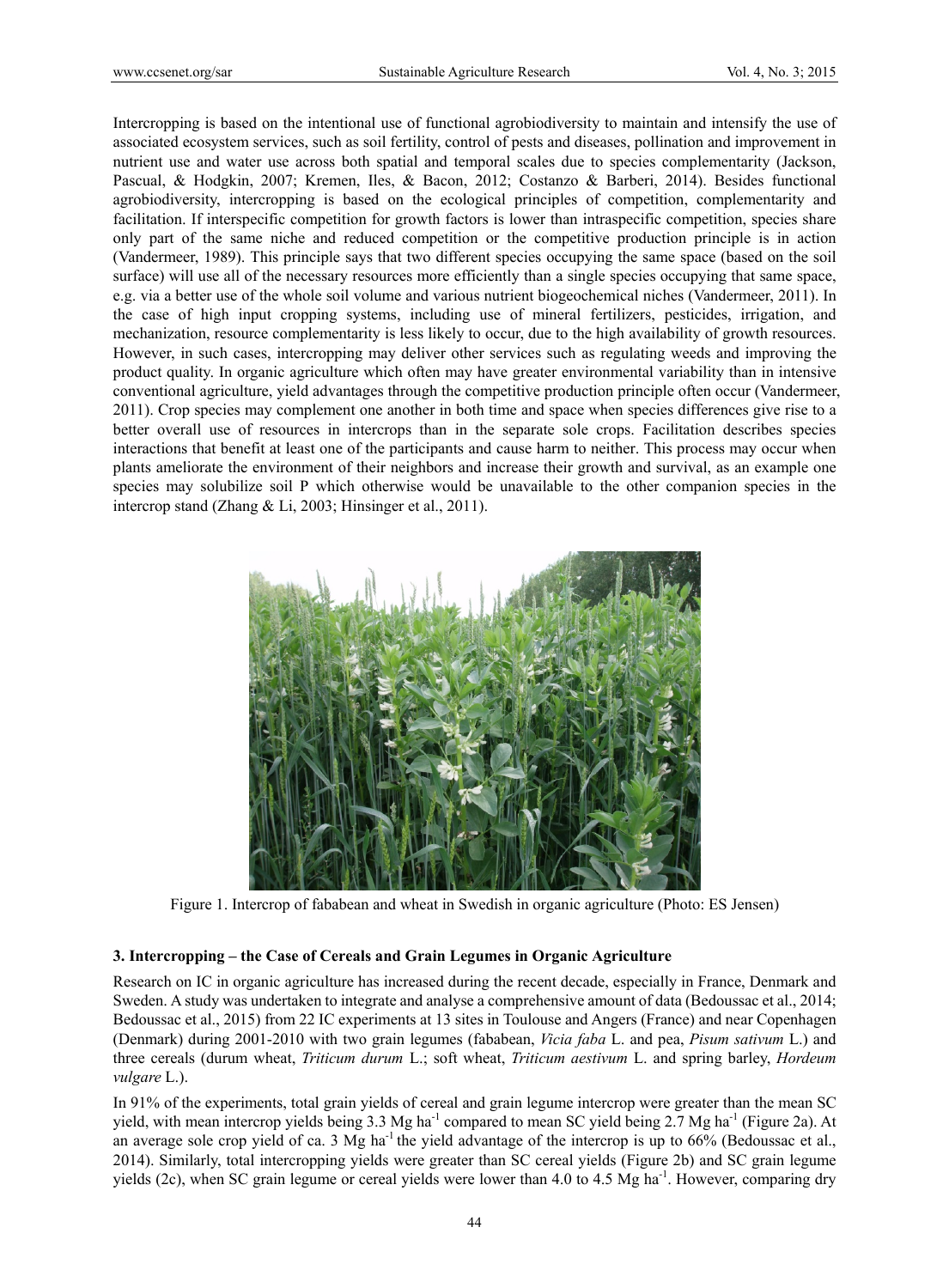matter production of different qualities such as cereal grains with protein rich grain legumes only gives an indication of the yield advantage. Several indexes have been developed to be able to better evaluate the performance of an intercrop compared to the SCs grown on similar area of land, but split into the same proportion as the components in the intercrop. The most commonly used index is the Land Equivalent Ratio (LER), which gives the relative area required from growing SC to obtain the same yield (of both species) as in the intercrop (Willey, 1979; Vandermeer, 1989). The LER value for an intercrop is calculated as sum of the ratios (partial LER of each species or pLER) of the intercrop yield and the SC yield of each component. If the LER is greater than 1 there is an advantage from IC in terms of yield and land use, e.g.  $pLER_{\text{legume}} + pLER_{\text{cercal}} = 0.5+0.7 \implies LER = 1.20$ , indicating that 1.2 m² of SCs are required to obtain the same production as from 1 m² of IC, i.e. there is 20% advantage from intercropping. If LER  $\leq 1$  there is no advantage from intercropping. A basic requirement is that the farmer is interested in growing both crops.



Figure 2. Difference between intercrop and sole crop yields as function of sole crop yields

Relationship between total grain yield of the intercrop (IC; cereal + Legume) and (a) mean sole crop (SC), (b) cereal SC and (c) legume SC. Numbers inside the symbols indicate the experimental site (1: Toulouse; 2: Angers and 3: Denmark). HW: Durum wheat; SW: Soft Wheat; B: Barley; F: Faba bean and P: Pea. Single asterisk and triple asterisks indicate that linear regressions are significant at P=0.05 and P=0.001, respectively. (N=58). Source: Bedoussac et al. (2014). Copyright Springer Science + Business Media.

Figure 3 shows that almost all of the 58 intercrops in this analysis had LER greater than 1 as indicated by the dotted line. The average LER is 1.27, indicating on average 27% yield advantage and improved resource use from IC compared to sole cropping. Furthermore, Figure 3 shows the variability of LERs within different groups and treatments.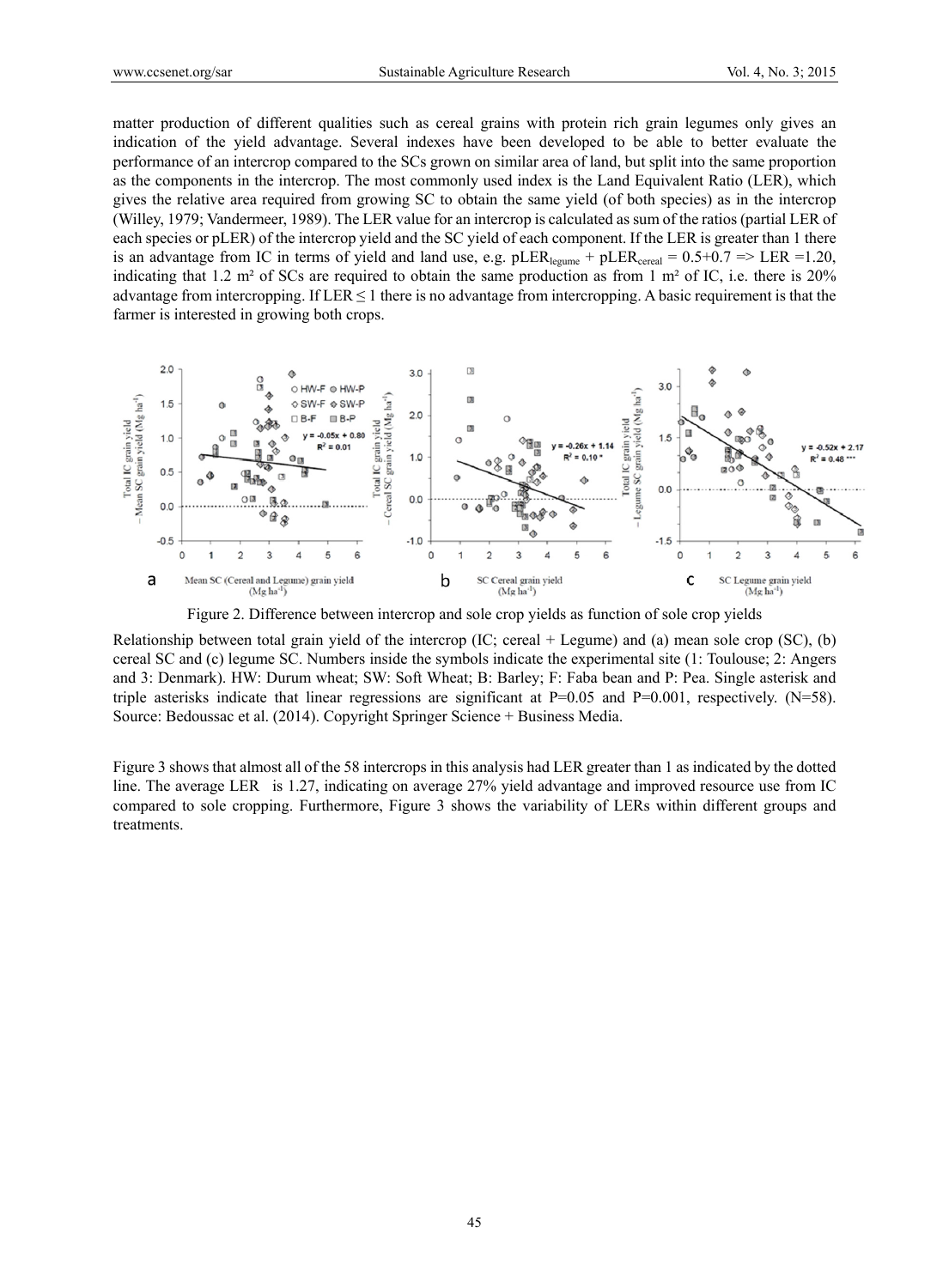

Figure 3. Land Equivalent Ratio based on grain yield of 58 intercrops from France and Denmark

Grain yield-based LERs shown as overall means for selected groups of ICs. Base of the vertical rectangle: first quartile; Lowest horizontal bar: minimum; Wide bar in rectangle: median; +: mean, Highest horizontal bar: maximum; Top of the vertical rectangle: Third quartile. Source: Bedoussac et al. (2014).

In the intercrops the cereal is normally more competitive than the grain legume and the final intercropping grain yield usually contains a greater proportion of cereal than the original proportion sown in the intercrop (Bedoussac et al., 2014). It has also been shown that the available soil mineral nitrogen (N) is an important factor for determining the outcome of the competitive interaction between species and the advantage of IC compared to SC (Jensen, 1996a; Hauggaard-Nielsen et al., 2008, Bedoussac & Justes, 2010). The greater the level of available soil mineral N, the less the IC advantage. This is explained by the uneven sharing of soil mineral N between the cereal and the grain legume. The cereal will, due to its better competitive ability for soil mineral N, use a much higher proportion of the soil mineral N than its "share" as defined from the intercrop composition. This will make the grain legume fix a greater proportion of its N requirement from atmospheric  $N_2$  (Jensen, 1996a; Hauggaard-Nielsen et al., 2007; Hauggaard-Nielsen et al., 2009). Facilitation from the annual legume in terms of N transfer to the cereal, is normally not significant or only modestly contributing to the N supply of the cereal (Jensen, 1996a; Jensen, 1996b; Shen & Chu, 2004), due to the lack of synchrony between mineral N release from decomposing grain legume residues and the narrow window of N acquisition of the cereal in an annual intercrop.

Several additional services are obtained from the IC of grain legumes and cereals. The more efficient use of soil mineral N and the more balanced carbon-to-nitrogen ratio of the crop residues compared to sole crops contributes to a more balanced mineralization-immobilization turnover of N. This may result in reduced net mineralization of N and nitrate leaching losses in the autumn as compared to SC grain legumes (Hauggaard-Nielsen, Ambus, & Jensen, 2003) and reduced net immobilization of N in the spring as compared to the incorporation of SC cereal crop residues. Even though the cereal is able to recover a higher proportion of the soil N than "its share", competition occurs for other growth factors such as non-N nutrients and water. This results in increased protein concentration and baking quality of the cereal as compared to the SC cereal even if the SC cereal is supplied with extra N (Hauggaard-Nielsen et al., 2008; Gooding et al., 2008; Bedoussac & Justes, 2010; Bedoussac et al., 2014; Figure 4a). In almost all intercropped cereals the protein concentration was greater than in the sole cropped cereals, but the greater the SC cereal protein concentration the lower the IC advantage (Figure 4a).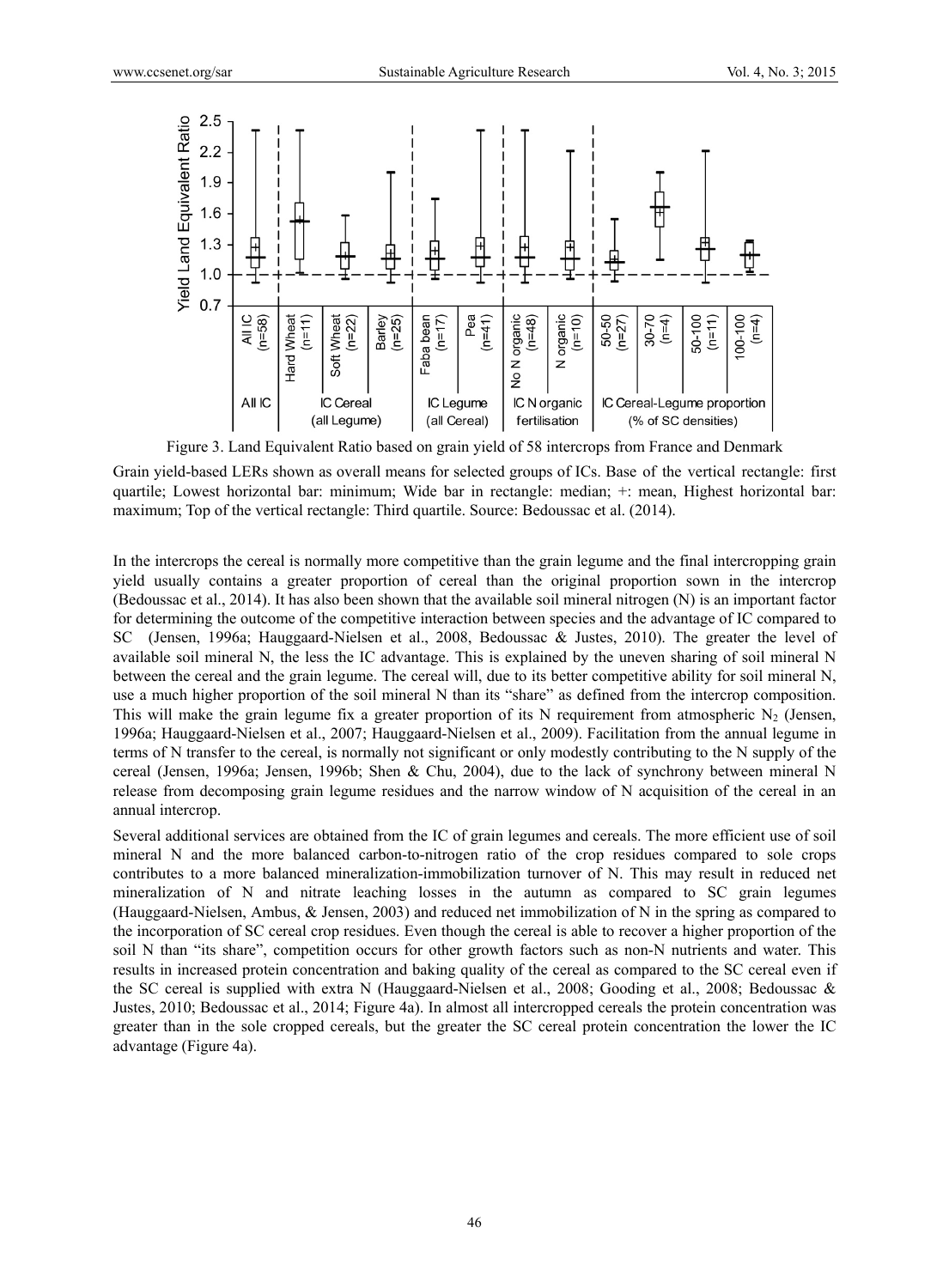

Figure 4. Effect of intercropping on the cereal protein concentration (a) and the weed biomass (b) compared to SC cereal and SC legumes, respectively. See Figure 2 for explanation to figures. Source: Bedoussac et al. (2014). Copyright Springer Science + Business Media

In addition to N use efficiency and cereal grain quality, IC significantly reduces the weed pressure as compared to SC grain legumes in organic agriculture (Corre-Hellou et al., 2011; Bedoussac et al., 2014). In the analysis of the IC experiments in France and Denmark, IC almost eliminated weeds as compared to SC legumes resulting in the relationship shown in Figure 4b. Furthermore, it has been shown that the yield stability over several years may be greater in ICs than the SCs especially compared to SC grain legumes (Jensen, 1996a). Part of these effects are explained by reduced grain legume lodging in IC, more efficient use of light and nutrients such as S, P, K, and reduced plant diseases (Hauggaard-Nielsen et al., 2008).

#### **4. Discussion**

This analysis clearly demonstrates the significance of intercropping as means to enhance yields and improve use of growth factors in organic agriculture. From an organic agricultural perspective the complementarity in use of N sources by the components of the cereal-grain legume intercrop is important in relation to N use efficiency. First, available soil mineral N is often a limiting resource in organic agriculture, whereas  $N_2$  from fixation in principle is unlimited. Growing a SC cereal will not result in  $N<sub>2</sub>$  fixation. Growing a SC legume will result in the use of available soil mineral N, while the legume could cover its N supply by  $N_2$  fixation, i.e. the legume SC could be considered a soil mineral N "wasting". Secondly, soil mineral N is varying at the landscape and at minor scales depending on the C-N cycling. In conventional farming, N-fertilization, and especially using precision farming technology with differential supply over the field, aims at reducing the variability in available soil N.

We propose that intercropping is considered as an *Ecological Precision Farming* Technique, since the intercrop will adjust its botanical composition and acquisition of N from both sources – soil mineral N and  $N_2$  fixation according to available soil mineral N by competitive interactions. The cereal will thrive in the places of the field with the higher availability of soil N and use it efficiently while in places with lower soil mineral N availability legumes will thrive. Thirdly, the improved use of N sources may reduce losses of N from nitrate leaching and nitrous oxide emission as compared to SC of grain legumes without a subsequent cover crop.

There is a significant potential of using functional agrobiodiversity, e.g. by intercropping, to a greater extent in organic agriculture and one can wonder why IC technology in a modern context has not been implemented to a greater degree. The yield advantages are obvious and Ponisio et al. (2015) in their recent meta-analysis found that the "yield gap" is only 9% in favour of conventional sole crops relative to organic intercrops.

However there are barriers, lock-in and challenges to be solved research and development in participatory learning and action research with stakeholders in the food system, including the farmer to the consumer. Challenges and some key points in a roadmap for research are: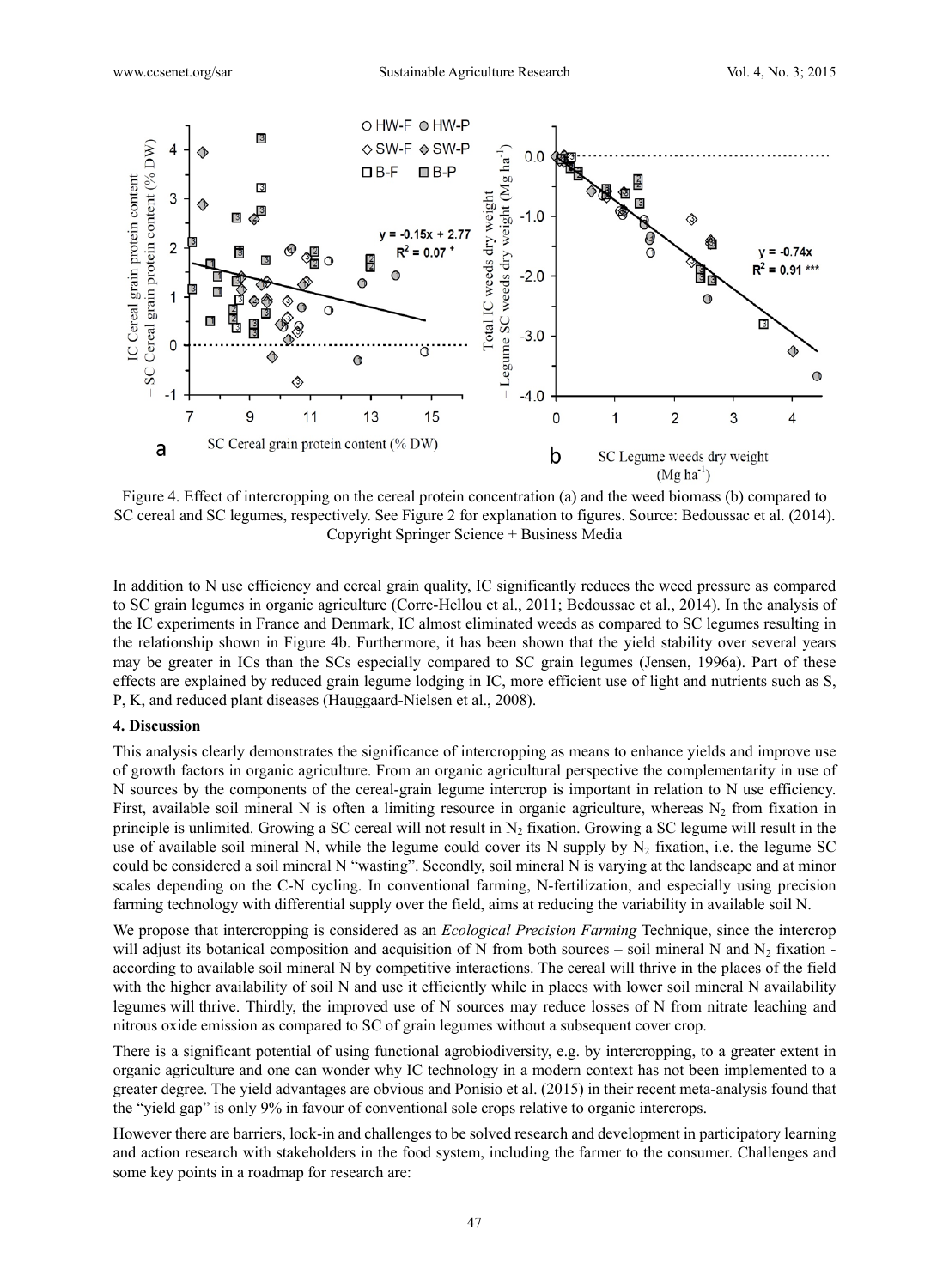- a. *Farmer and advisory service values and knowledge*. Intercropping might be considered as old-fashioned technology, and there is insufficient knowledge among organic and conventional "sole crop farmers" about the potential of intercrop systems.
- b. *The homogeneity paradigm.* Lock-in effects by wholesalers and retailers, who are not used to handle mixed grain (Magrini, Triboulet & Bedoussac, 2013). Thus, the current market for intercrops are restricted to on-farm use for feed, or alternately on-farm sorting of intercrop grains before selling - sorting machinery is readily available.
- c. *Breeding of cultivars suitable for IC, including perennial cereals and legumes*. Currently arable crops are only bred for sole cropping. Breeding programmes should be established for developing cultivars suited for intercropping in organic agriculture, including the matching of cultivars for simultaneous harvest.
- d. *Integration of intercrops in the crop rotation.* Long-term research is needed to study the integration of intercrops in crop rotations without diminishing the important crop rotation effects, especially in term of reducing soil-borne diseases. Analysis of how the pre-crop value of sole crop legumes in term of N effect is affected by intercropping should be integrated in the research programme. A study with a rotational sequence of pea SC, oat SC and a pea-oat intercrop followed by two subsequent cereal crops was encouraging. No significant difference was found between pea and pea-oat as pre-crop to the subsequent two cereal crops (Hauggaard-Nielsen, Mundus & Jensen, 2012).
- e. *Climate-smartness of intercropping.* There is a need for knowledge and data on GHG emissions from intercrops as compared to sole crops.
- *f. Multicriteria sustainability assessment of IC systems.* Analyses of the sustainability of intercropping systems are required, based on the use of appropriate tools for analysing environmental, economic and social effects of intercropping systems.

### **5. Conclusions**

We conclude that there is great potential for functional agrobiodiversity to strengthen eco-functional intensification in organic agriculture. Intercropping enhances ecosystem services including crop yield, N use efficiency, pest and weed management, and reduces nitrogen losses to the environment. Developing and implementing intercropping systems in organic agriculture will be an important means to further reduce the organic to conventional "yield gap", while considering additional ecosystem services and low environmental impact. We support the statement of John Vandermeer (2011): "nevertheless, little doubt exists that in the future, as systems become more ecologically sophisticated, intercropping and agroforestry are likely to be more important components of overall productive systems".

#### **Acknowledgments**

The funding from DARCOF, EU Commission FP5/6, CASDAR fund of the French Ministry of Agriculture and INRA enabling this research is acknowledged. Erik Steen Jensen greatly acknowledges the invitation and sponsorship to join the Conference "Innovations in Organic Food Systems for Sustainable Production and Enhanced Ecosystem Services", Long Beach, California 1-2 November 2014, from OECD Co-operative Research Programme on Biological Resource Management for Sustainable Agricultural Systems, USDA-NIFA and ICROFS.

#### **References**

Altieri, M. (1995). *Agroecology – The science of sustainable Agriculture* (2nd Ed.), Boulder, Westview Press.

- Bedoussac, L., & Justes, E. (2010). The efficiency of a durum wheat-winter pea intercrop to improve yield and wheat grain protein concentration depends on N availability during early growth. *Plant Soil, 330*, 19-35. http://dx.doi.org/10.1007/s11104-009-0082-2
- Bedoussac, L., Journet, E.-P., Hauggaard-Nielsen, H., Naudin, C., Corre-Hellou, G., Prieur, L., … Justes, E. (2014). In S. Bellon & S. Penvern (Eds.), Chapter 3. Eco-Functional Intensification by Cereal-Grain Legume Intercropping in Organic Farming Systems for Increased Yields, Reduced Weeds and Improved Grain Protein Concentration (pp. 46-64). *Organic farming, prototype for sustainable agricultures.*  Dordrecht, Springer.
- Bedoussac, L., Journet E.-P., Hauggaard-Nielsen, H., Naudin, C., Corre-Hellou, G., Jensen, E. S., ... Justes E. (2015). Ecological principles underlying the increase of productivity achieved by cereal-grain legumes in organic farming. A review. *Agronomy for Sustainable Development* (in press).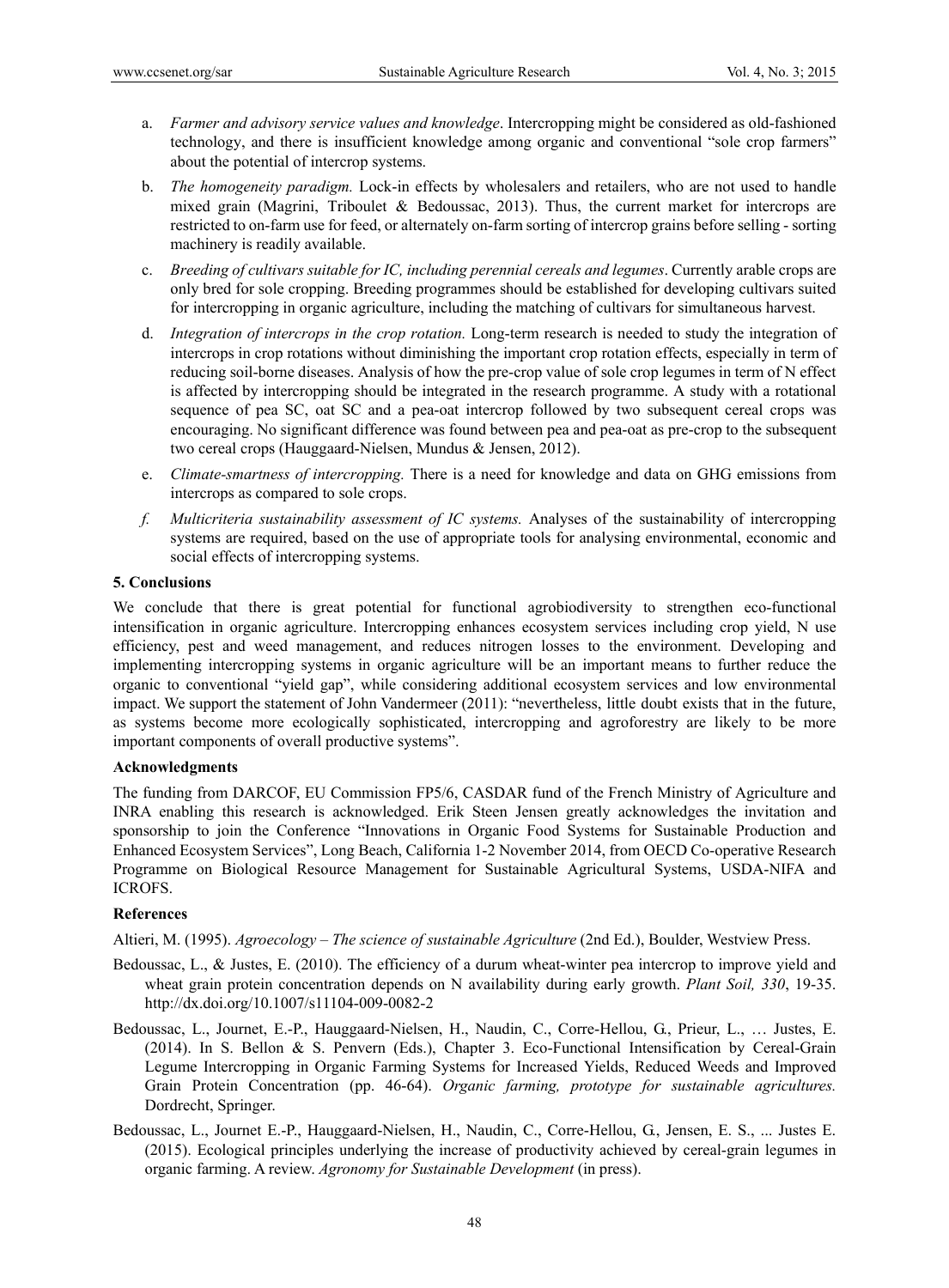- Bommarco, R., Kleijn, D., & Potts, S. G. (2013). Ecological intensification: harnessing ecosystem services for food security. *Trends in Ecology and Evolution, 28*, 230-238. http://dx.doi.org/10.1016/j.tree.2012.10.012
- Corre-Hellou, G., Dibet, A., Hauggaard-Nielsen, H., Crozat, Y., Gooding, M., Ambus, P., … Jensen, E. S. (2011). Competitive ability of pea-barley intercrops against weeds and interactions with crop productivity and soil N acquisition. *Field Crops Research, 122*, 264-272. http://dx.doi.org/10.1016/j.fcr.2011.04.004
- Costanzo, A., & Barberi, P. (2014). Functional agrobiodiversity and agroecosystem services in sustainable wheat production. *Agronomy for Sustainable Development*, *34,* 327-348. http://dx.doi.org/10.1007/s13593-013-0178-1
- Foley, J. A., Ramankutty, N., Brauman, K. A., Cassidy, E. S., Gerber, J. S., Johnston, M., … Zaks, D. P. M. (2011). Solutions for a cultivated planet. *Nature, 478*, 337-342. http://dx.doi.org/10.1038/nature10452
- Gooding, M. J., Kasynova, E., Ruske, R., Hauggaard-Nielsen, H., Jensen, E. S., Dahlmann, C.,… Launay, M. (2007). Intercropping with pulses to concentrate nitrogen and sulphur in wheat. *Journal of Agricultural Science, 145*, 469-479. http://dx.doi.org/10.1017/S0021859607007241
- Hauggaard-Nielsen, H., Ambus, P., & Jensen, E. S. (2003). The comparison of nitrogen use and leaching in sole cropped versus intercropped pea and barley. *Nutrient Cycling in Agroecosystems, 65*, 289-300. http://dx.doi.org/10.1023/A:1022612528161
- Hauggaard-Nielsen, H., Mundus, S., & Jensen, E. S. (2012). Grass-clover undersowing affects nitrogen dynamics in a grain legume–cereal arable cropping system. *Field Crops Research, 136*, 23-31. http://dx.doi.org/10.1016/j.fcr.2012.07.001
- Hauggaard-Nielsen, H., Jørnsgaard, B., Kinane, J., & Jensen, E. S. (2008). Grain legume–cereal intercropping: The practical application of diversity, competition and facilitation in arable and organic cropping systems. *Renewable Agriculture and Food Systems, 23*, 3-12. http://dx.doi.org/10.1017/S1742170507002025
- Hauggaard-Nielsen, H., Gooding, M., Ambus, P., Corre-Hellou, G., Crozat, Y., Dahlmann, C., … Jensen, E. S. (2009). Pea–barley intercropping for efficient symbiotic N<sub>2</sub>-fixation, soil N acquisition and use of other nutrients in European organic cropping systems. *Field Crops Research, 113,* 64-71. http://dx.doi.org/10.1016/j.fcr.2009.04.009
- Hinsinger, P., Betencourt, E., Bernard, L., Brauman, A., Plassard, C., Shen, J., … Zhang, F. (2011). P for two, sharing a scarce resource: soil phosphorus acquisition in the rhizosphere of intercropped species. *Plant Physiology, 156*, 1078-1086. http://dx.doi.org/10.1104/pp.111.175331
- Jackson, L. E., Pascual, U., & Hodgkin, T. (2007). Utilizing and conserving agrobiodiversity in agricultural landcapes. *Agriculture, Ecosystems and Environment, 121*, 196-210. http://dx.doi.org/10.1016/j.agee.2006.12.017
- Jensen, E. S. (1996a). Grain yield, symbiotic  $N<sub>2</sub>$  fixation and interspecific competition for inorganic N in pea–barley intercrops. *Plant and Soil, 182*, 25-38. http://dx.doi.org/10.1007/BF00010992
- Jensen, E. S. (1996b). Barley uptake of N deposited in the rhizosphere of associated field pea. *Soil Biology and Biochemistry, 28*, 159-168. http://dx.doi.org/10.1016/0038-0717(95)00134-4
- Karlen, D. L., Varvel, G. E., Bullock, D. G., & Cruse, R. M. (1994). Crop rotations for the 21st century. *Advances in Agronomy, 53*, 1-44. http://dx.doi.org/10.1016/S0065-2113(08)60611-2
- Knudsen, M. T., Halberg, N., Hermansen, J. Andreasen, L., & Williams, A. (2010). In U. Niggli & N. Scialabba (Eds.) Chapter 3: Assessment (LCA) of organic food and farming systems. Focusing on greenhouse gas emissions, carbon sequestration potential and methodological challenges and status. *Organic agriculture and climate change mitigation - a report of the round table on organic agriculture and climate change*. RTOACC workshop at FAO, Rome.
- Kremen, C., Iles, A., & Bacon, C. (2012). Diversified farming systems: an agroecological, systems-based alternative to modern industrial agriculture. *Ecology and Society, 17,* 44-62. http://dx.doi.org/10.5751/ES-05103-170444.
- Magrini, M.-B., Triboulet, P., & Bedoussac, L. (2013). Pratiques agricoles innovantes et logistique des coopératives agricoles Une étude ex ante sur l'acceptabilité de cultures associées blé dur-légumineuses*. Économie Rurale, 338*, 25-45. http://dx.doi.org/10.4000/economierurale.4145
- McIntyre, B. D., Herren, H. R., Wakhungu, J., & Watson, R. T. (2009). *International Assessment of Agricultural Knowledge, Science and Technology for Development. Agriculture at a crossroads*. Global Report Retrieved